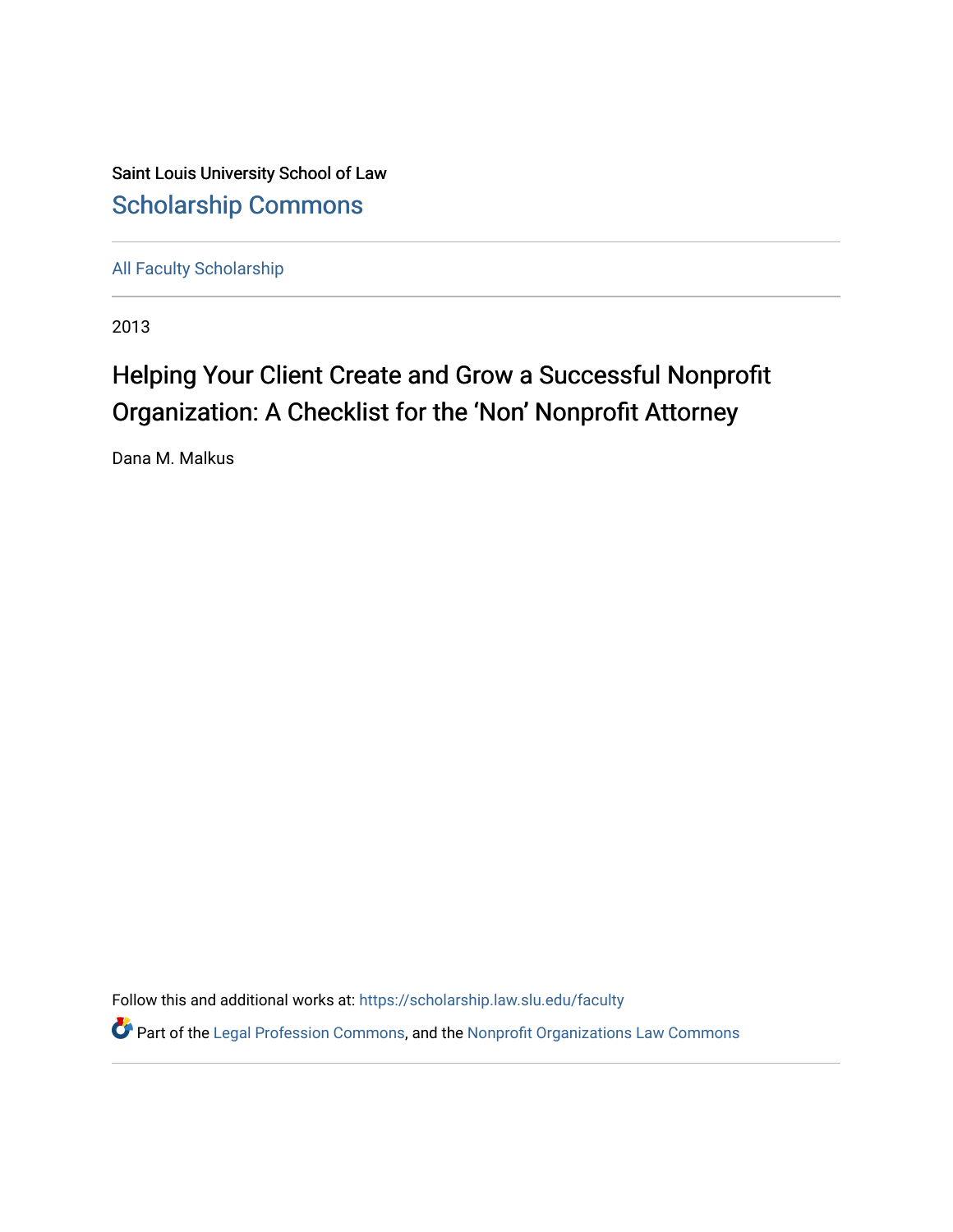

# SAINT LOUIS UNIVERSITY SCHOOL OF LAW Legal Studies Research Paper Series

No. 2013-35

Helping Your Client Create and Grow a Successful Nonprofit Organization: A Checklist for the 'Non' Nonprofit Attorney

> Dana M. Malkus *Saint Louis University - School of Law*

*ABA Nonprofit Organizations Committee Newsletter (Q3 2013)*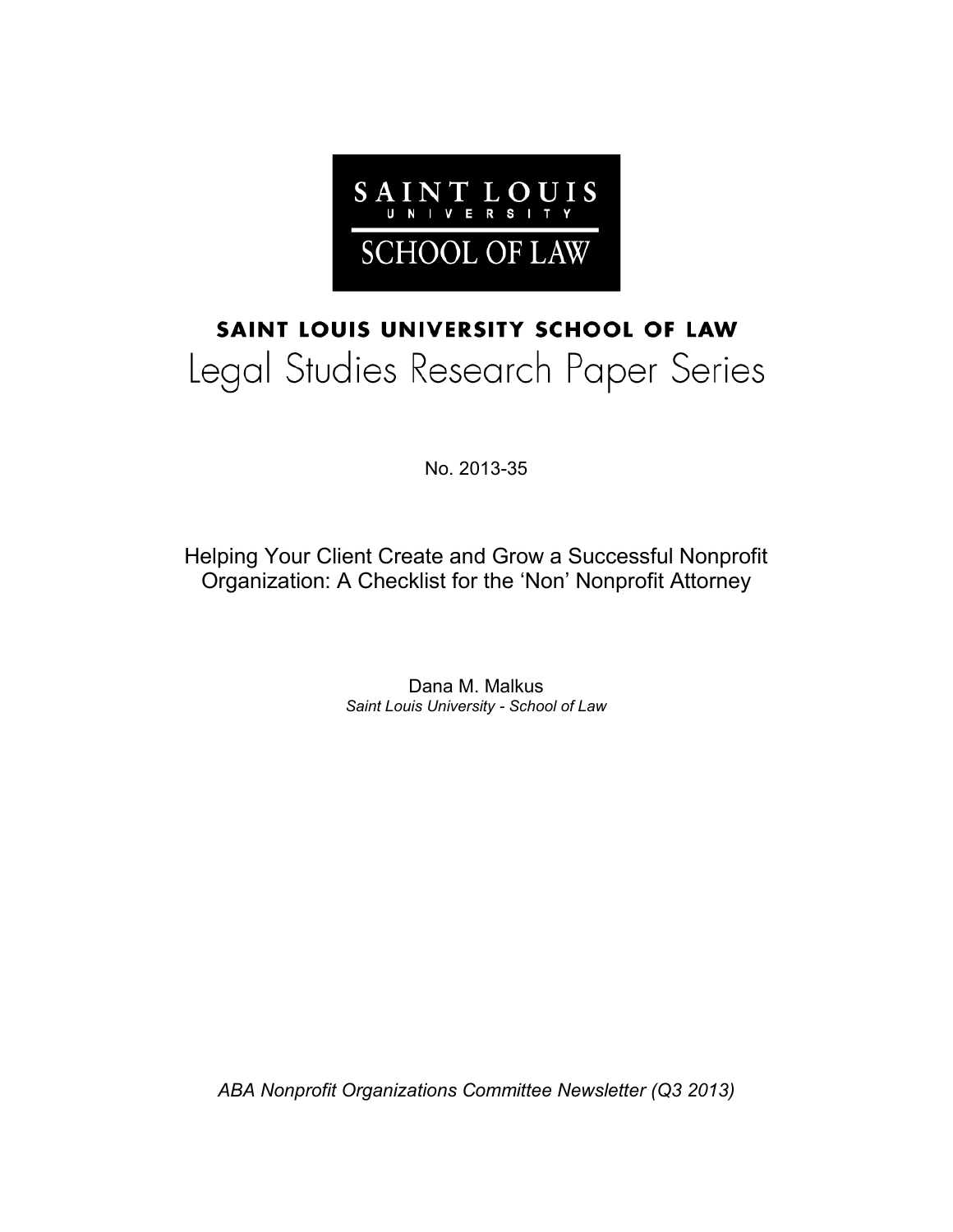*The following feature is an abridged version of "Helping Your Client Create and Grow a Successful Nonprofit Organization," an article which appeared in volume 67 of the Journal of The Missouri Bar in October 2011. The purpose of the original article was to provide Missouri attorneys with information and tools designed to enable them to offer pro bono legal assistance to start-up and established nonprofit organizations.* 

## **Helping Your Client Create and Grow a Successful Nonprofit Organization: A Checklist for the "Non" Nonprofit Attorney**

### Dana M. Malkus<sup>1</sup>

 We are frequently reminded of our privilege and obligation to provide pro bono legal services. While there seem to be endless volunteer opportunities for those attorneys who focus their practices in litigation, the volunteer opportunities for transactional attorneys have sometimes seemed less obvious. One area in which transactional attorneys can provide muchneeded assistance is to start-up and established nonprofit organizations (each, a "NPO"). NPOs need legal assistance at both the start-up stage and as they grow, generating ample pro bono opportunities. For example, the client may need assistance with incorporation, filing for recognition of its tax-exempt status, amending its bylaws, hiring an employee, creating policies and procedures, or engaging in fundraising activities.

 There are several different formation options and federal tax-exemption choices available to start-up NPOs. While it is important to understand these options and choices, the scope of this article does not include all such options and choices. Instead, this article focuses on the most common formation option (the non-profit corporation) and tax-exemption choice  $(501(c)(3))$ ; public charity status).<sup>2</sup> This article is intended to provide information and advice to potential volunteer attorneys concerning the legal needs of both start-up and established NPOs.

#### **Counseling a Potential Start-up NPO**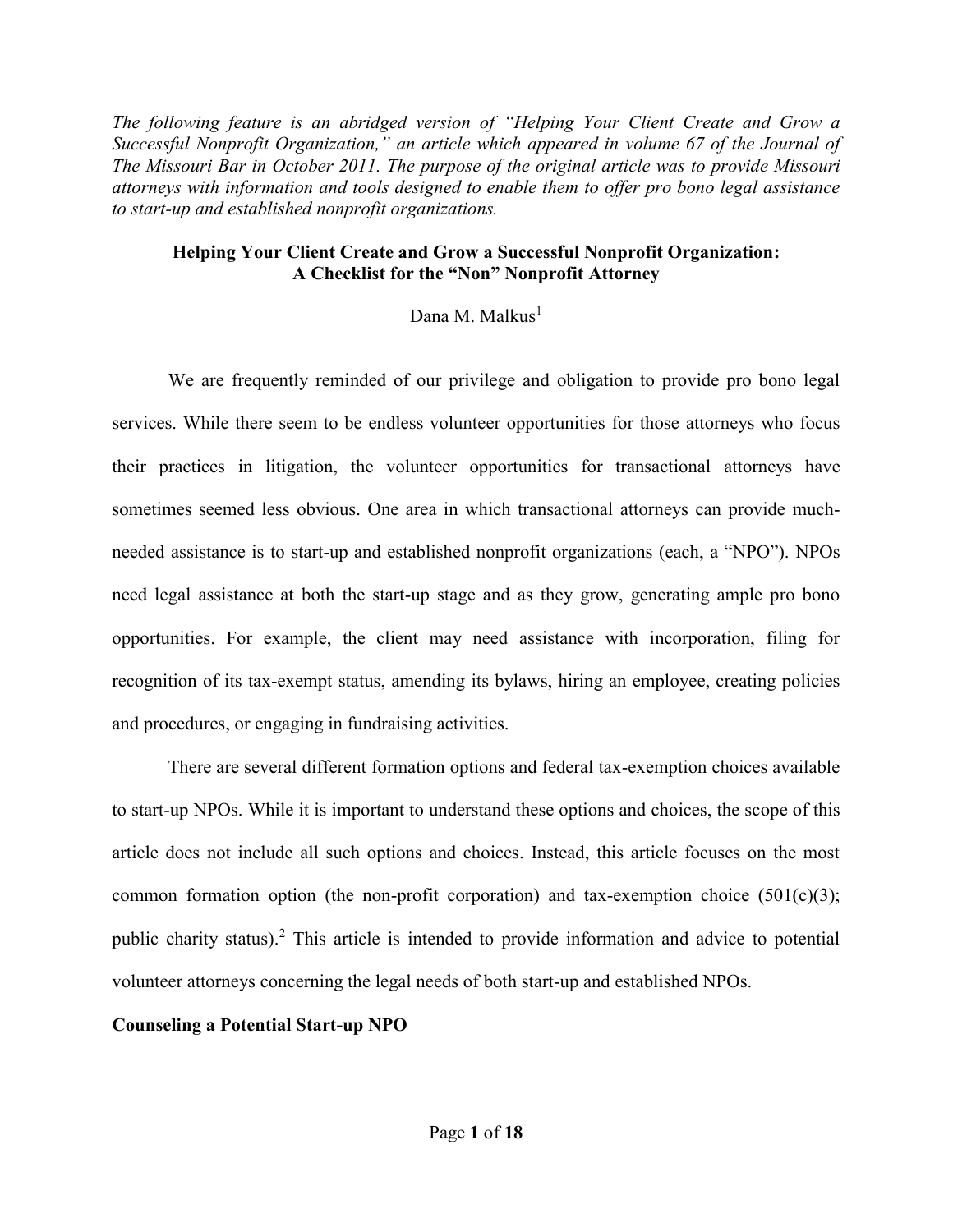If a client tells you his or her goal is to start a new NPO, before proceeding with any "next steps," you should have a conversation with your client to explore two preliminary issues. First, is a new NPO the best choice to meet the client's goals and objectives? Second, does a new NPO have a reasonable possibility of succeeding?

The client should consider whether a new NPO will be the right "fit" for the client's goals and objectives. The client must have a clear understanding of the significant time and devotion required for a start-up NPO. Clients are frequently unaware of just how difficult it is to start, grow, and sustain a small NPO. NPOs have significant reporting, recordkeeping, and governance requirements. This can be a real obstacle for people who want to spend time directly involved in serving others or promoting a cause. Like their for-profit counterparts, small NPOs can experience significant cash flow problems that can lead to frustration and disappointment. Is starting a new NPO really the best way to accomplish the client's goals? Would another alternative—such as collaborating with an existing NPO, establishing an informal association, or forming a for-profit business—better achieve the goals and objectives more quickly, efficiently, and with greater benefit to the target audience? To this end, you should insure that the client has considered alternatives such as:

- investigating established NPOs active in the same subject matter and geographical areas and joining them as a volunteer, board member, or paid staff;
- identifying established NPOs most compatible with the client's ideas and meeting with them to explore creating a special project or initiative (and negotiating for the level of involvement desired by the client);
- starting a local chapter of a national or regional NPO; or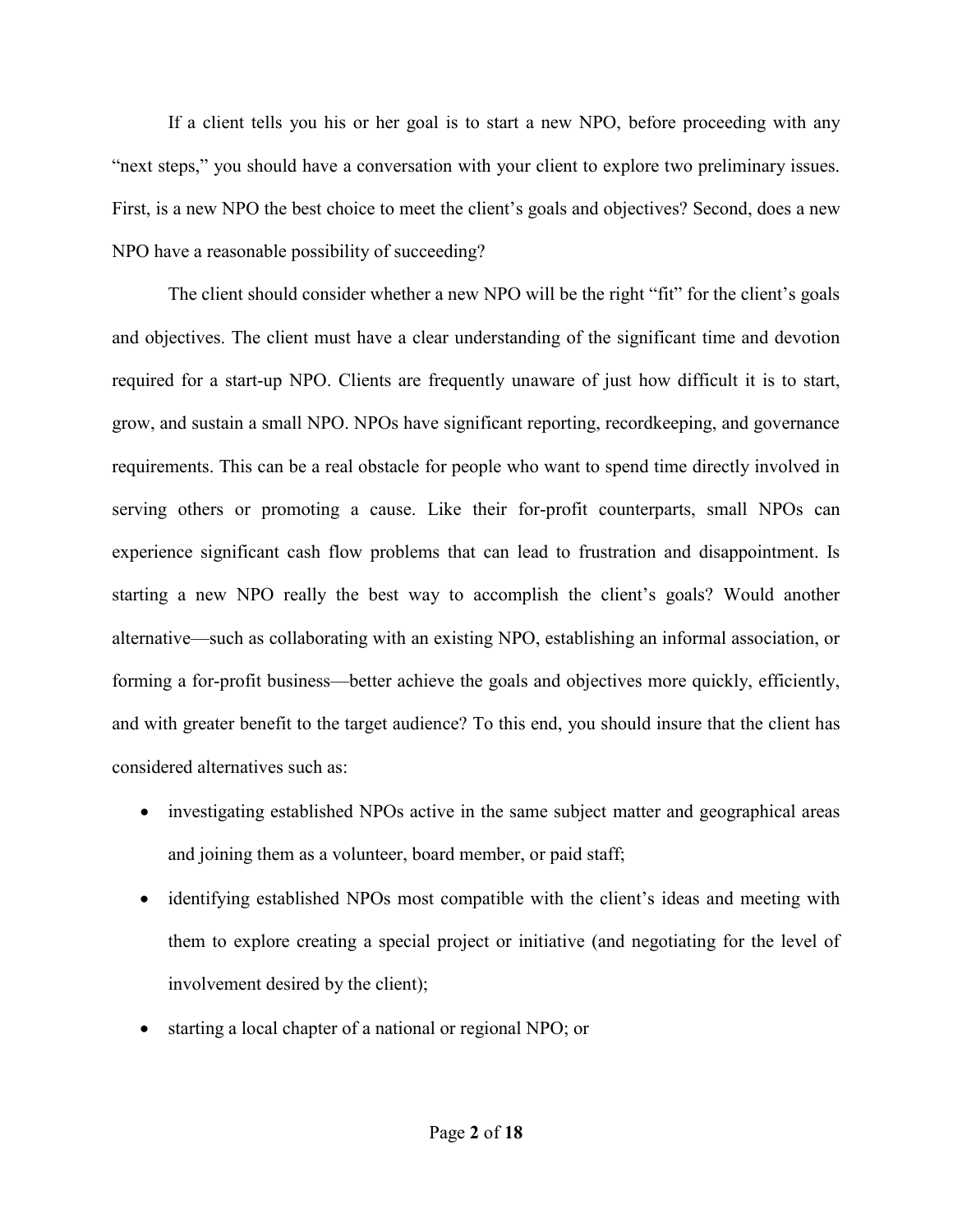seeking a sponsorship from an established NPO, which would allow the client to receive tax-deductible contributions without having to apply for and receive a recognition of its own tax-exempt status.<sup>3</sup>

Next, you should help your client realistically evaluate whether the proposed start-up NPO has a reasonable chance of success. A NPO is a business and should be viewed as such.<sup>4</sup> For example, has the client carefully and thoroughly considered whether there is a community need for a new NPO? Has the client established informal or formal mentoring relationships with one or more support organizations that can provide the client with technical assistance, practical advice, and access to resources? Does the client have the skills and experience to successfully reach the client's goals? Is the client willing to work with a board of directors? Does the client have a business plan for your review? If the client cannot articulate what (exactly) the NPO will do, how it will operate, how it will secure adequate operating funds, and how it will market its goods or services, you may need to ask the client to further develop a business plan before coming back to you for legal assistance.

 In their excitement to take steps in furtherance of a passion or new idea, individuals desiring to start NPOs sometimes turn to an attorney for assistance before doing sufficient planning and thinking about their new NPO. Clients, of course, do not divide their ideas, problems, and needs into neat "legal" and "non-legal" categories. Thus, as is the case with most initial client contact, the initial contact with a NPO client provides you with the opportunity not only to listen to the client's needs, but also—importantly—to educate the client about the appropriate role of an attorney in the venture. For example, in the case of a NPO start-up, you can help the client understand that you can assist with complying with the legal requirements of incorporation and filing for recognition of tax-exempt status, but that the client must determine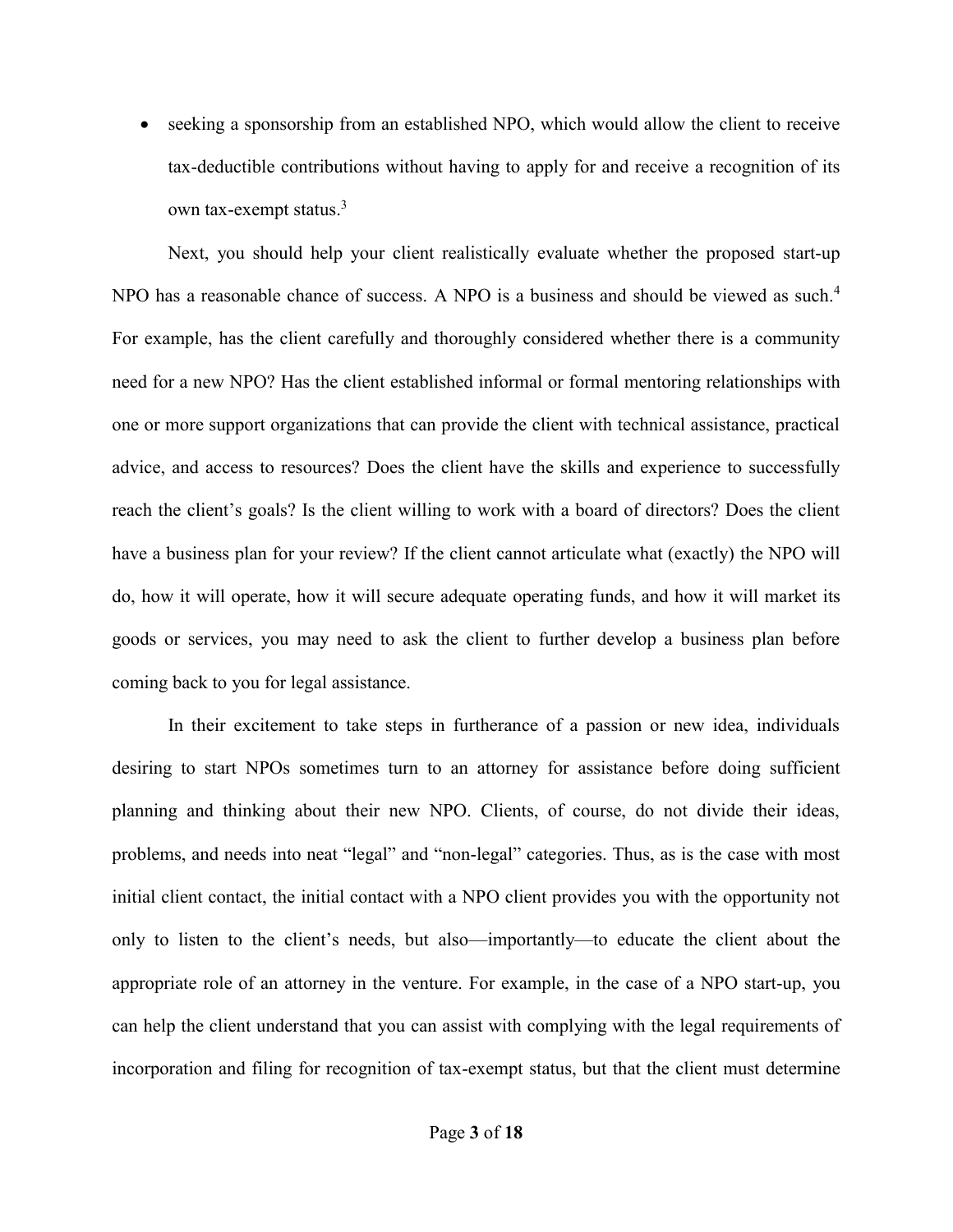what the NPO will do and how it will accomplish its goals. From an efficiency standpoint, this educational piece is especially important when you are contemplating providing pro bono services.

#### **Creating a New NPO**

If the client's goals and objectives can be best met by creating a new NPO, a helpful next step is to ask the client to gather and generate the information in the client portion of the new NPO checklist below. In most cases, the best course of action is to ask the client to substantially complete the client's portion of the checklist before you spend substantial time on the attorney portion of the checklist. Of course, each situation is different and may dictate that you and your client move through your respective tasks in some alternative way. What follows is merely one suggestion for how to move through these tasks.

#### **New NPO Checklist: Client Tasks**

 The client-driven tasks related to the creation of a new NPO are voluminous. However, these tasks can be categorized and organized into manageable pieces, streamlining the task and making the most efficient use of everyone's time. While you may choose from any number of ways to solicit and organize necessary information from your client, one helpful strategy is to ask the client to create a business plan (or perhaps expand an existing business plan) that addresses, at a minimum:

- mission, goals, and objectives;
- past, present, and future activities;
- market analysis and marketing plan;
- operations;
- money; and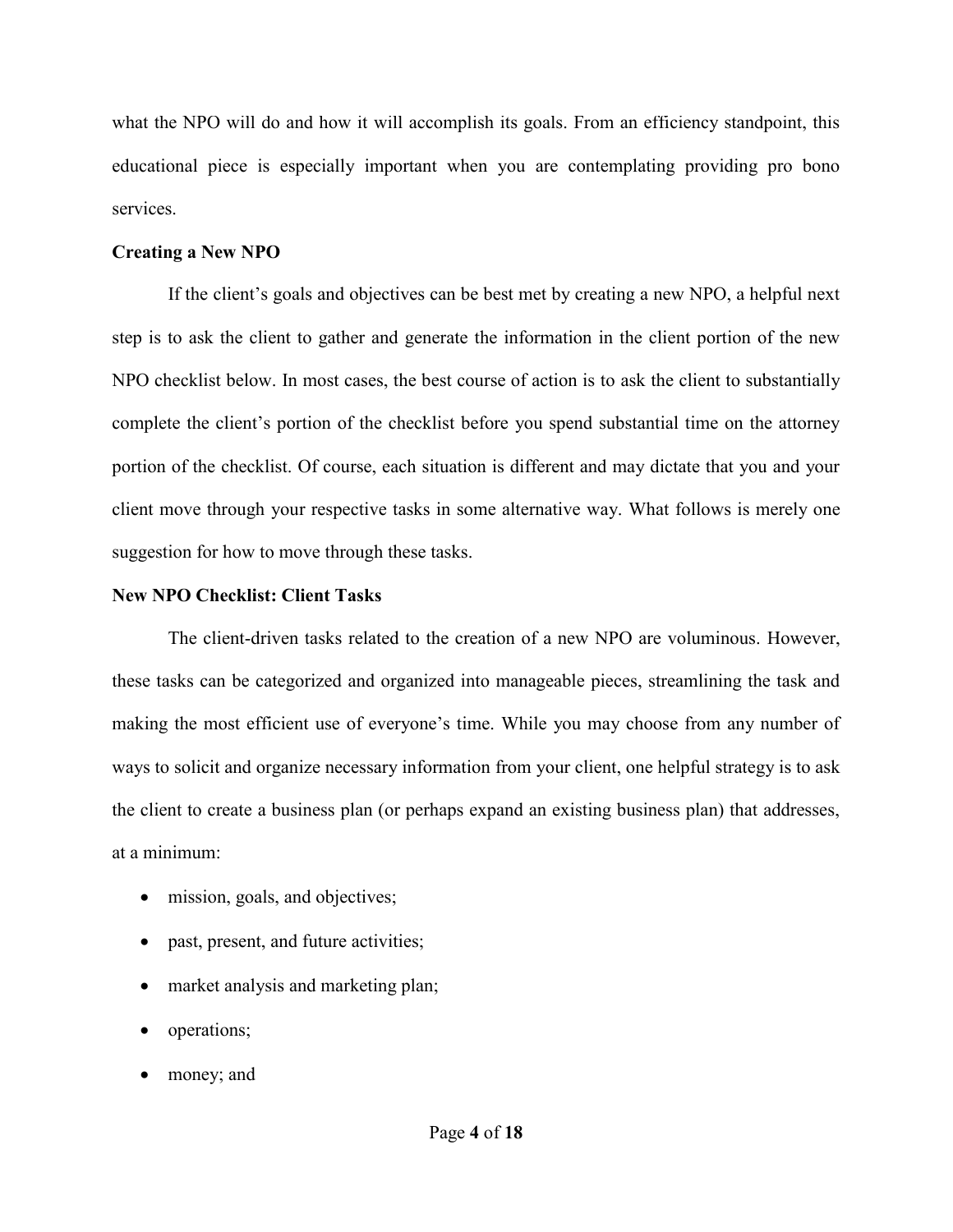#### governance.

The client's careful consideration of these components will not only make the incorporation and exemption processes more efficient for you, but will have the added benefit of helping the client properly plan the necessary elements of his or her new venture. Moreover, portions of the business plan can form the basis of grant requests and can also be used to demonstrate to donors or foundations that the NPO is worth the investment being requested. Further, a business plan can help potential board members understand the goals of the NPO and can greatly help your client recruit quality board members. Ideally, a business plan is a living document that expands and changes as the NPO grows and matures.

The task of creating a business plan can seem overwhelming, especially for less experienced clients. A simple Google search will reveal dozens of sample business plans and helpful advice on how to create a business plan for a NPO.<sup>5</sup> In addition, in recent years, there have been several books written on the topic, and these books are often available at your client's local public library. There is not necessarily one "right" way to structure a business plan. The client should develop the business plan in a manner that makes the most sense for the client. For your purposes, you should ask the client to insure that the plan includes at least the following components:

#### **1. Mission, Goals, and Objectives**

The plan should include a written, clear, and descriptive mission statement that includes the NPO's proposed name. The mission should clearly fall within a  $501(c)(3)$  purpose, and the name should be both descriptive and memorable. The plan should also specify the NPO's goals (i.e., long-term aims the NPO hopes to accomplish) and objectives (i.e., concrete attainments that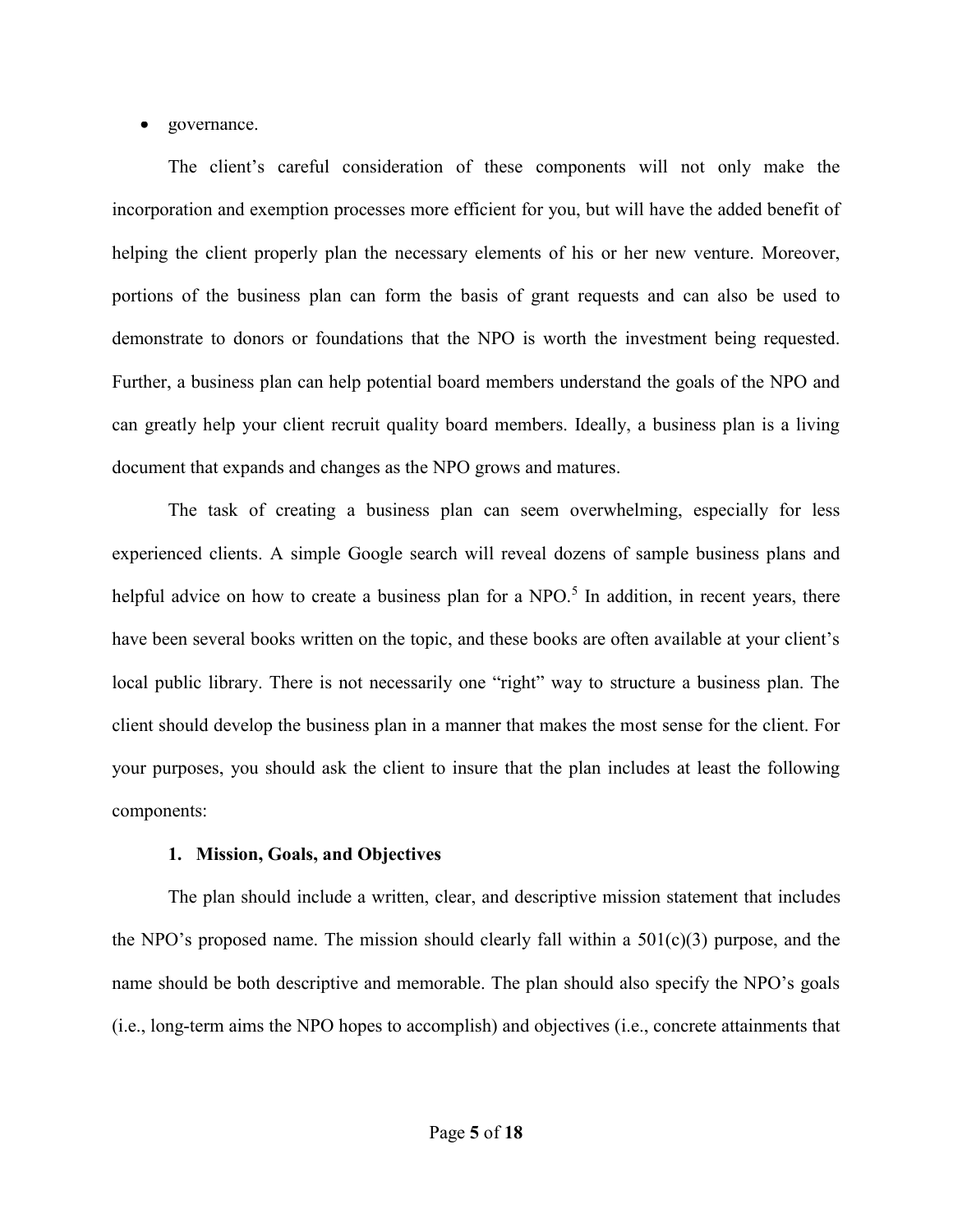can be achieved over a defined amount of time). Ideally, the plan should explain how the NPO will measure its success or failure in meeting its stated objectives.

## **2. Activities**

The plan should provide a written summary of the NPO's activity or activities (past, present, and future). This summary should include, at a minimum:

- a detailed description of the activities;
- the name and title of the person or people who will conduct the activities;
- the times during which the person or people will conduct the activities;
- an explanation as to how the activity or activities further the NPO's mission, objectives, and goals; and
- the percentage of time the NPO will allocate to each activity (if there is more than one activity).

This portion of the business plan will be especially useful in completing Part IV of the Form 1023, which you will use to request recognition of the NPO's tax-exempt status from the IRS. For this reason, you might find it helpful to review this portion of the Form 1023 and accompanying instructions with the client before the client undertakes this task.

## **3. Market Analysis and Marketing Plan**

Similar to a for-profit business, the NPO's plan should specify the need and demand for the service or product the NPO intends to offer and how the public will know about the service or product. The plan should also identify any potential barriers to entry the NPO may face and how the NPO will overcome those potential barriers. In addition, the plan should identify the target demographic for the product or service and any community or political support the NPO has already secured. Finally, the plan should address any ways in which the product or services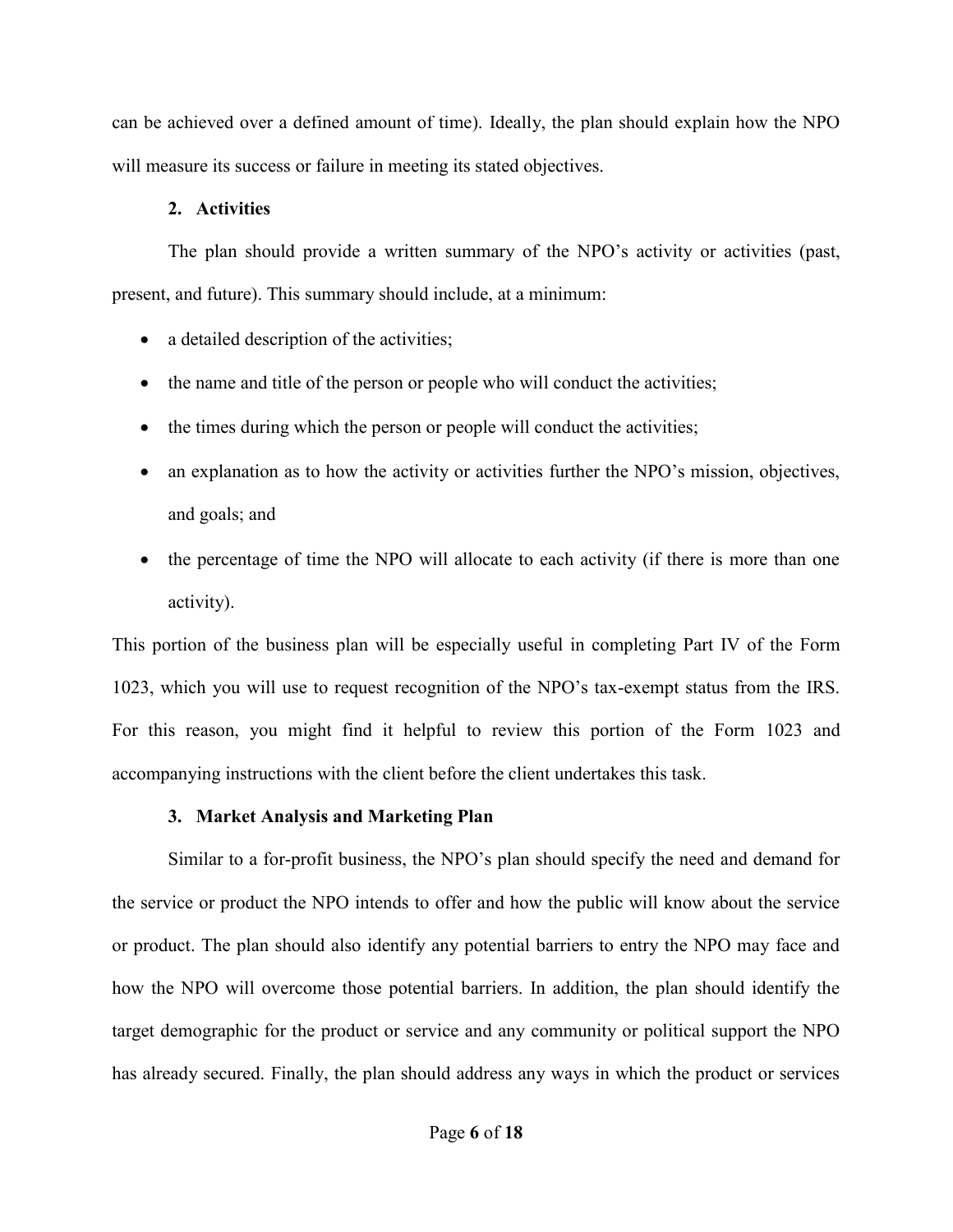will be publicized (e.g., flyers, newspapers, mailings, radio, TV, website, e-mail) and who will be responsible for creating and maintaining such publicity. The plan should show how the new NPO will differ from existing NPOs and any ways in which the new NPO may seek to strategically collaborate with other NPOs.

## **4. Operations**

The plan should include an explanation of the NPO's operations that includes, at a minimum:

- whether the NPO will have an e-mail address, a website, or both;
- where the NPO will conduct its banking;
- $\bullet$  the type of accounting system (e.g., QuickBooks)<sup>6</sup> and accounting year the NPO will use;
- how the NPO will obtain the funds necessary to sustain the NPO's planned activities;
- if the NPO will have physical space, the location of that space and whether the space will be rented or owned;
- whether the NPO will have paid staff members and, if so, how the NPO will set their compensation;
- a work plan which shows responsibility for day-to-day operations; and
- whether the NPO will use volunteers, for what purposes the volunteers will be used, and who will oversee the work of the volunteers.

One note of caution: Your NPO client should understand that exclusively relying on the work of unpaid volunteers can make it difficult for the NPO to grow unless there are very devoted volunteers able to give significant time to the NPO.

## **5. Money**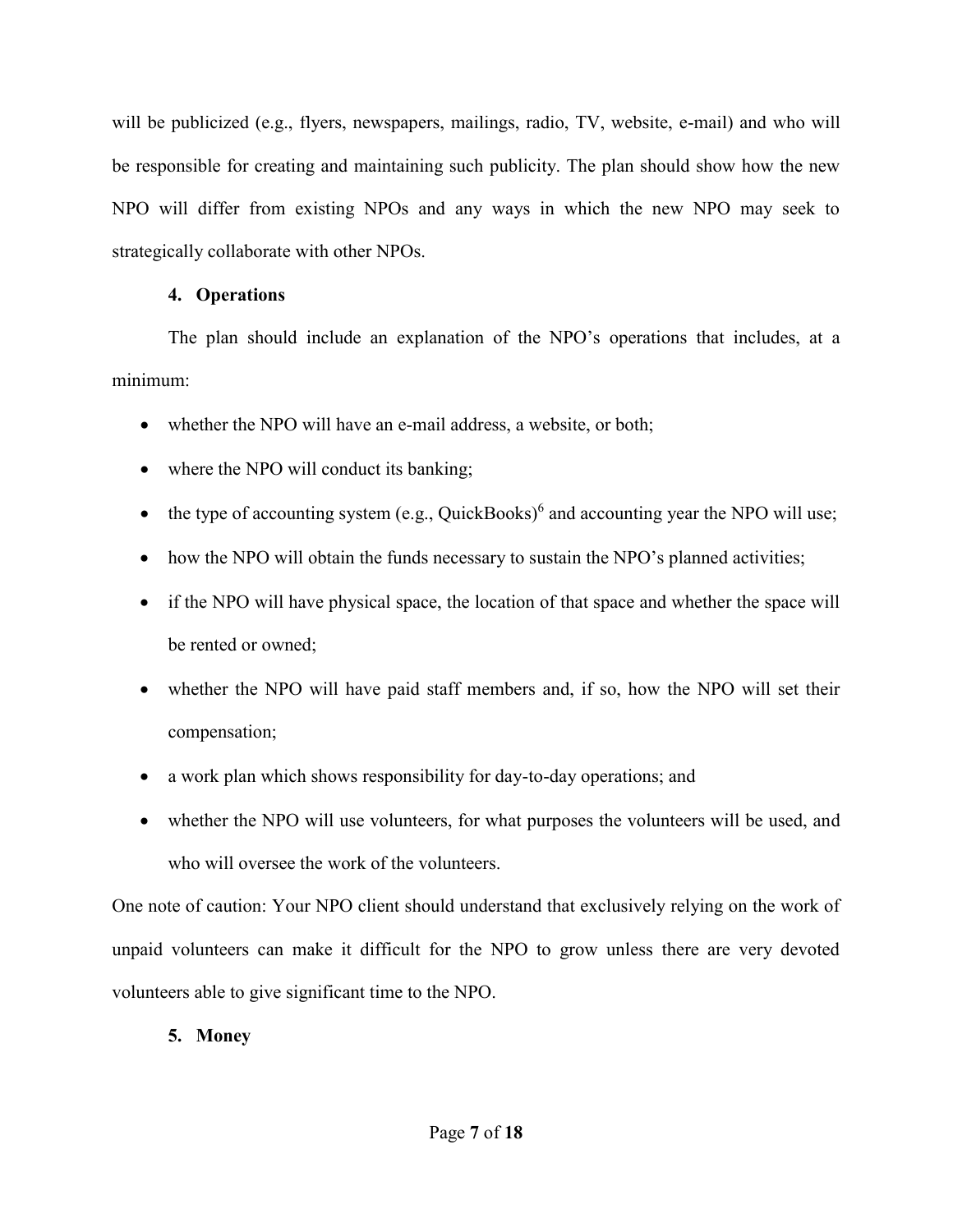The plan should include a written summary of the NPO's capital requirements and expected ongoing expenses (including salaries and benefits). It should also explain how the NPO's activities will be funded (e.g., public or private grants, private individual donations, government contracts, operational revenue, special fundraising events). If the NPO anticipates soliciting donations, the plan should include how those potential donors will be identified and contacted (e.g., phone, mail, e-mail). The plan should also specify who will be responsible for conducting any fundraising activities. In addition, the plan should provide current financial statements and budgets (if any) and estimated financial projections for the next three years.

Like the Activities component of the business plan, the Money component of the plan will be especially useful in completing various portions of the Form 1023, including Part IX of the form, which requests specific information concerning the NPO's finances. For this reason, you might find it helpful to review Part IX of the Form 1023 and accompanying instructions with the client before the client undertakes this task.

#### **6. Governance**

One additional item that the NPO should consider is who will serve as the NPO's initial board members and officers. The client should begin generating this list, along with contact information for each individual. The client should also think about how additional board members will be identified and recruited.

## **New NPO Checklist: Attorney Tasks**

The attorney tasks related to the creation of a new NPO fall into two major categories: (1) incorporation, and (2) federal, state, and local exemptions and other filings.

## **1. Incorporation**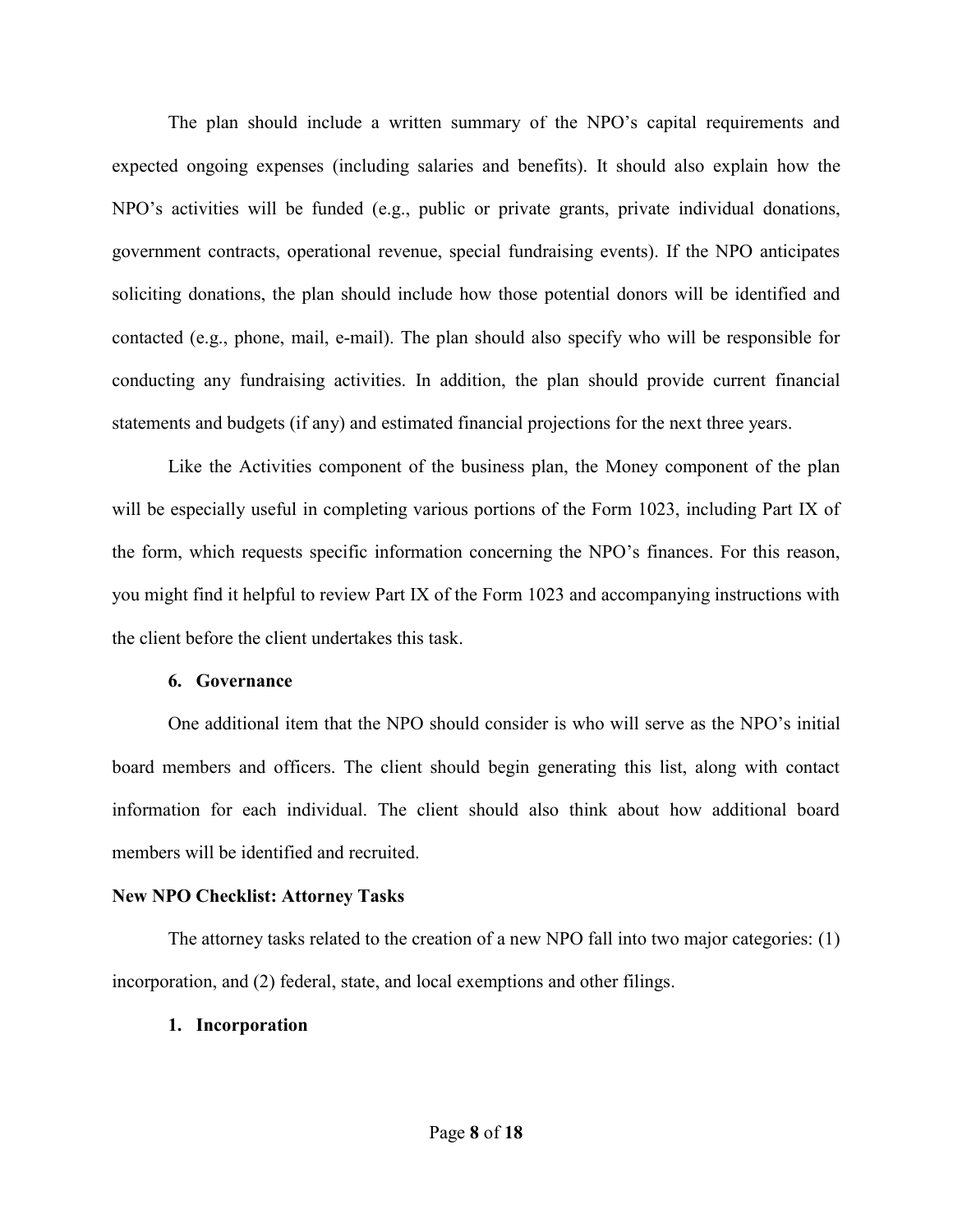Most NPOs form as nonprofit corporations pursuant to state law.<sup>7</sup> To form the NPO, you need to draft articles of incorporation and bylaws for the NPO. It is important to remember to include clauses addressing purpose, private inurement, political activities, operational limitations, and dissolution to satisfy the IRS's requirements for recognizing the NPO's taxexempt status.<sup>8</sup> Unlike the articles of incorporation, the IRS does not require that the bylaws contain any specific provisions. The bylaws should set forth a user-friendly set of governance procedures for the NPO. Be careful that the bylaws do not contain any provisions which are inconsistent with the articles of incorporation. Sample form bylaws are available from a variety of sources<sup>9</sup>

While many form bylaws meet the statutorily prescribed minimum requirements, remember that such forms may not always serve the best interests of the client. It is very likely that the NPO's board of directors will not be made up of attorneys able to sort through and understand the legalese contained in many form documents. Moreover, the bylaws are intended to be the governance document for the NPO. For these reasons, the client is best served by a user-friendly, straightforward document that contains procedures which are relatively easy to understand and follow. You can help your client avoid future governance problems and help eliminate confusion by spending some additional time on the front end drafting appropriate plain language bylaws which provide the NPO with the flexibility it needs to operate in its intended manner.

To complete the incorporation process, the NPO should hold an organizational meeting (or have written consent in lieu of a meeting, if permitted) to take the following actions, along with any other actions the NPO may desire:

• ratification of the articles of incorporation;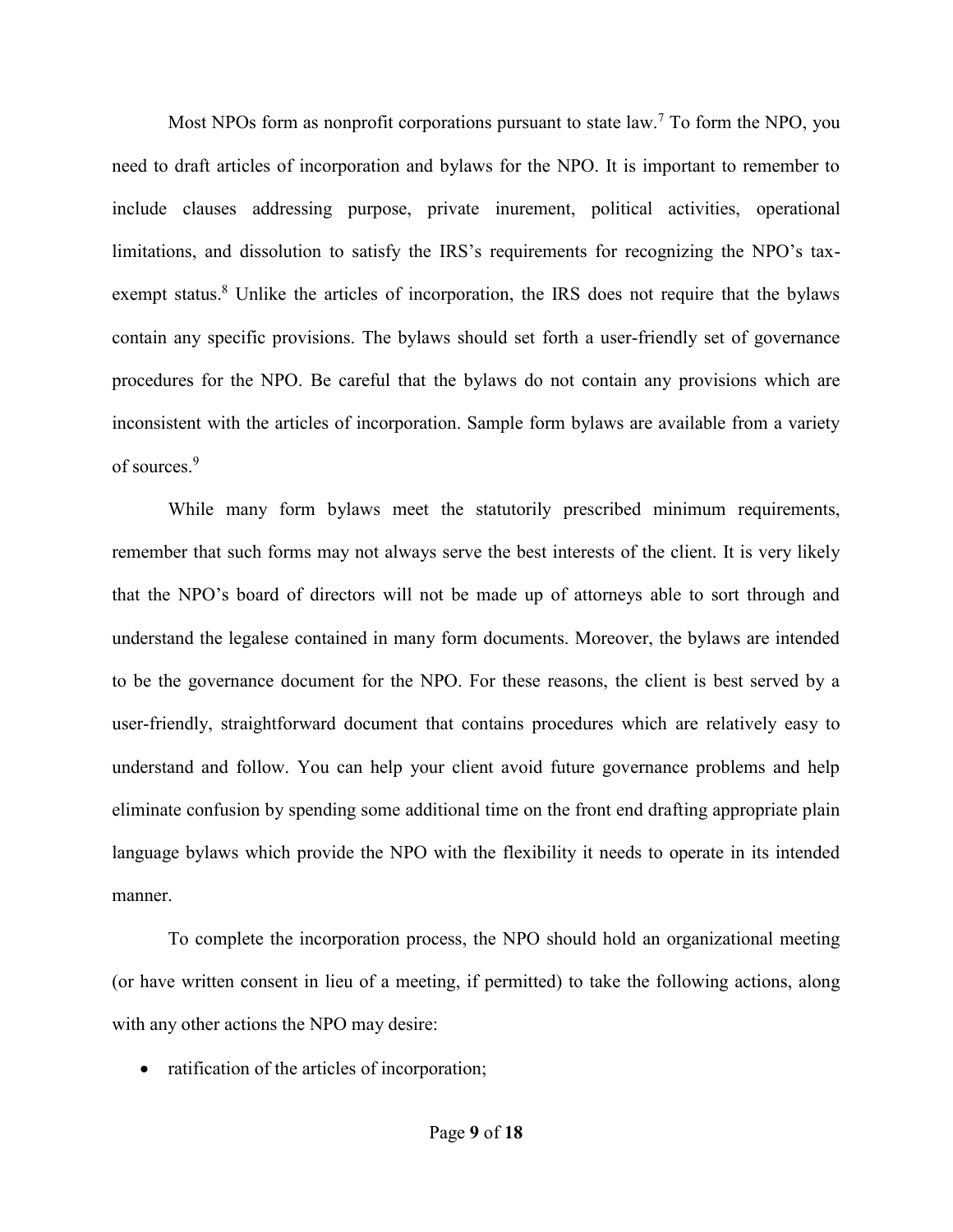- adoption of the bylaws;
- election of officers and directors;
- adoption of policies (e.g., a conflicts of interest policy);
- authorizations related to establishing a bank account for the NPO; and
- authorizations related to submitting necessary federal, state, and local tax filings.

#### **2. Tax Exemptions and Other Filings**

Your client may desire your assistance in applying for a number of beneficial federal, state, and local exemptions available to qualified NPOs. In addition, depending on the circumstances, your client may be required to submit certain additional filings.

#### **A. Form 1023 (Federal)**

To be exempt under Section  $501(c)(3)$ , the NPO must file a Form 1023 with the IRS, which is an application for recognition of its tax-exempt status.<sup>10</sup> The Form 1023 instructions<sup>11</sup> and Publication  $557^{12}$  are both quite helpful in completing the Form 1023. A filing fee must accompany the Form 1023.<sup>13</sup> Importantly, the NPO is required to allow public inspection of the Form 1023 once tax-exempt status is granted;<sup>14</sup> thus, it is important to remember this public disclosure requirement as you complete the application. Most NPOs seek recognition of taxexempt status from the IRS because donations made to a charitable tax-exempt NPO are taxdeductible.

#### **B. Other Federal Forms**

 First, if you are assisting your client with completion of the Form 1023, you should also consider preparing and having your client sign a Form 2848.15 The Form 2848 gives you a limited power of attorney authorizing you to represent the NPO before the IRS and to communicate (both orally and in writing) with the IRS on behalf of the NPO. As with the Form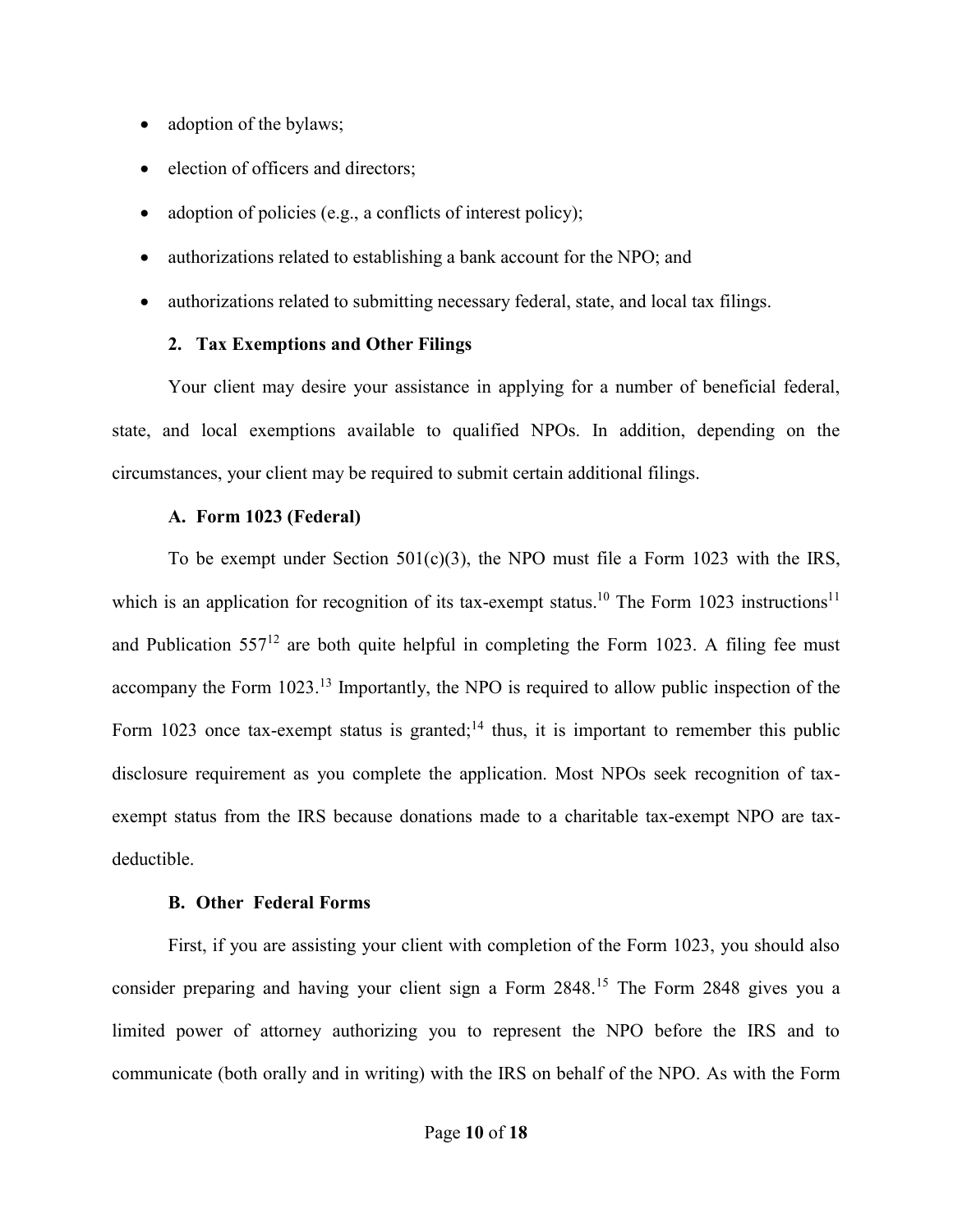1023, the Form 2848 instructions are helpful in completing this form.16 Next, remember that the Form 1023 requires that the NPO have an employer identification number ("EIN"), even if the NPO does not intend to have employees. To obtain an EIN for the NPO, you can complete the application process online through the IRS website.<sup>17</sup> Alternatively, you can apply for an EIN by phone, fax, or mail.18 Finally, bear in mind that special reduced postal rates are available for NPOs if (i) the NPO is authorized by the Postal Service as eligible, and (ii) the material being mailed complies with certain requirements. The NPO can apply for authorization with the Postal Service by submitting Form 3624 along with certain required documentation.<sup>19</sup>

#### **C. State and Local Filings**

NPOs often are exempt from filing a state corporate income tax return so long as they file an IRS Form 990.<sup>20</sup> Moreover, an NPO that has received an IRS exemption letter may be eligible to request an exemption from paying state sales tax.<sup>21</sup> Additionally, if the NPO will sell products or services subject to state sales tax or if the NPO will withhold income taxes from employees, the NPO may need to make appropriate filings with its state's department of revenue.<sup>22</sup> Finally, if the NPO owns real property, the NPO may be able to apply for a property tax exemption from the jurisdiction in which the real property is located.

#### **Ongoing Governance and Operational Issues**

In addition to the assistance you can provide to NPOs in the areas of start-up counsel and formation, you can also provide much-needed assistance to both new and established NPOs in the areas of NPO governance and operational issues.

#### *1. Recordkeeping*

NPOs without prior business experience may benefit from counsel concerning appropriate recordkeeping for the NPO. You can encourage your NPO client to develop a record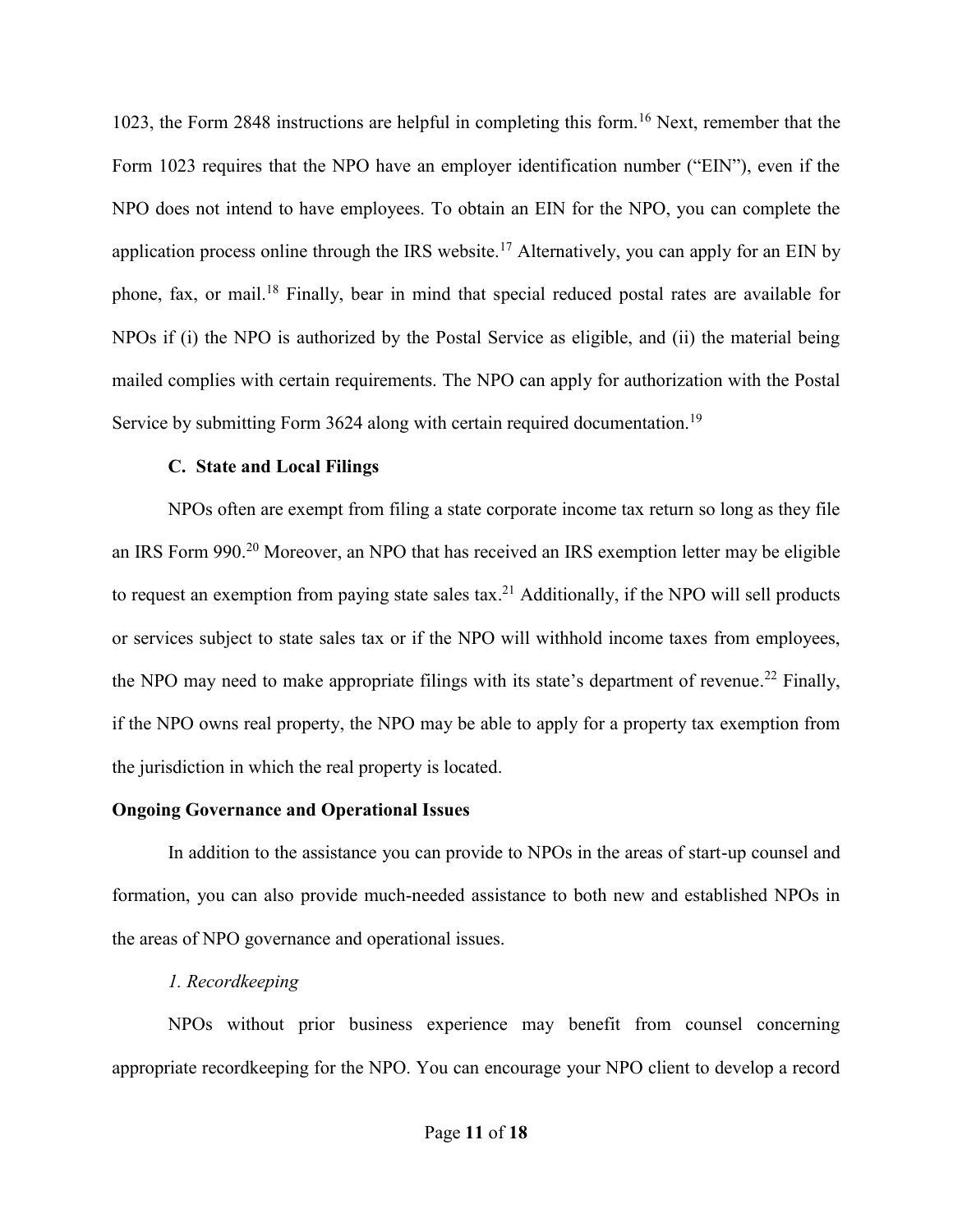retention policy that distinguishes between permanent records and records which can be disposed of after a certain number of years. State law may provide some guidance as to records which must be kept permanently.<sup>23</sup> For example, in Missouri, among other documents, the NPO's certificate of incorporation, bylaws, Form 1023, IRS exemption letter, and board meeting minutes should all be considered permanent records. There are online and print resources to assist you with this task. $^{24}$ 

#### *2. Conflicts of Interest*

NPOs need to understand conflicts of interest. It is helpful to explain to your NPO client that a conflict of interest can arise when an individual's obligation to further the interests of the NPO's purposes (i.e., the duty of loyalty) is at odds with that individual's own financial interest. Conflicts of interest can frequently arise when setting compensation for officers, board members, or employees. Transactions that benefit an individual's family member can also lead to conflicts of interest. The IRS recommends that that every NPO have a policy regarding the procedure by which board members and other individuals connected to the NPO (e.g., employees) will disclose potential conflicts of interest and the steps which the NPO will follow to help nonconflicted decision-makers insure that the NPO does not engage in any transactions which are not in the best interest of the NPO. In addition, state law may provide specific procedures applicable to conflicts of interest.<sup>25</sup>

You should help your NPO client understand that conflicts of interest can result in bad press, voidable transactions, unwelcome court intervention in the NPO's affairs, and loss of taxexempt status. Good communication among all board members and employees of the NPO is an important first step to avoiding the potentially harmful effects of a conflict of interest.

*3. Private Inurement and Private Benefit*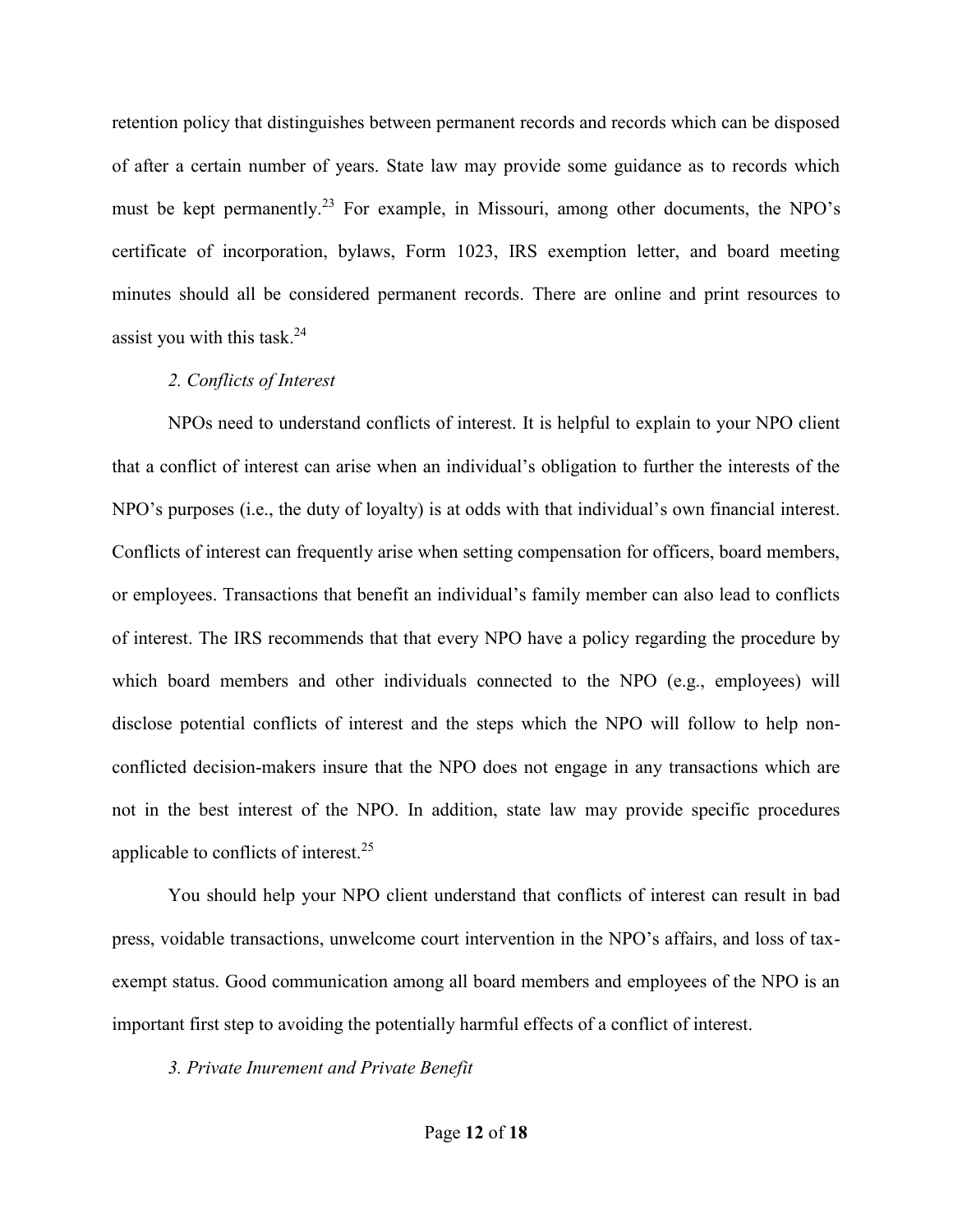While the rules surrounding private inurement are somewhat complicated and beyond the scope of this article, the basic message to impart to your NPO client is this: Except under certain narrow circumstances, the NPO's money and other assets generally may not be used for the personal benefit of any "insider" of the NPO (e.g., someone with financial control or influence such as a board member or an officer). For example, the NPO can pay reasonable—but not excessive—compensation to an employee.<sup>26</sup> Similarly, the NPO may lease property or borrow money from an insider, but the terms of the deal must be beneficial to the NPO, and the amounts paid (and risks undertaken) must be reasonable.<sup>27</sup> Moreover, in providing services, the NPO must be careful that it is serving its intended charitable class and that it is not merely operating for private ends benefitting insiders.<sup>28</sup>

Even if the NPO's planned activity does not violate the rule against private inurement, the activity may nonetheless result in a private benefit, which is a more expansive doctrine. Importantly, an impermissible "substantial" private benefit can occur even where no "insider" is involved in the transaction.<sup>29</sup> The sanction for private inurement and substantial private benefit is loss or denial of the NPO's tax-exempt status.

#### *4. Political Activity*

The rules concerning the NPO's ability to engage in any lobbying or legislative activity are also somewhat complicated and outside the scope of this article. Generally, the bottom line is this: NPOs may not devote more than an "insubstantial" part of their activities to lobbying or legislative activities.30 If your NPO client intends to engage in any lobbying or legislative activities at all, the NPO should fully review and understand the rules applicable to such activities so that the NPO understands exactly what it may and may not do. Otherwise, the NPO may put its tax-exempt status at serious risk.<sup>31</sup> Moreover, the NPO may not engage in any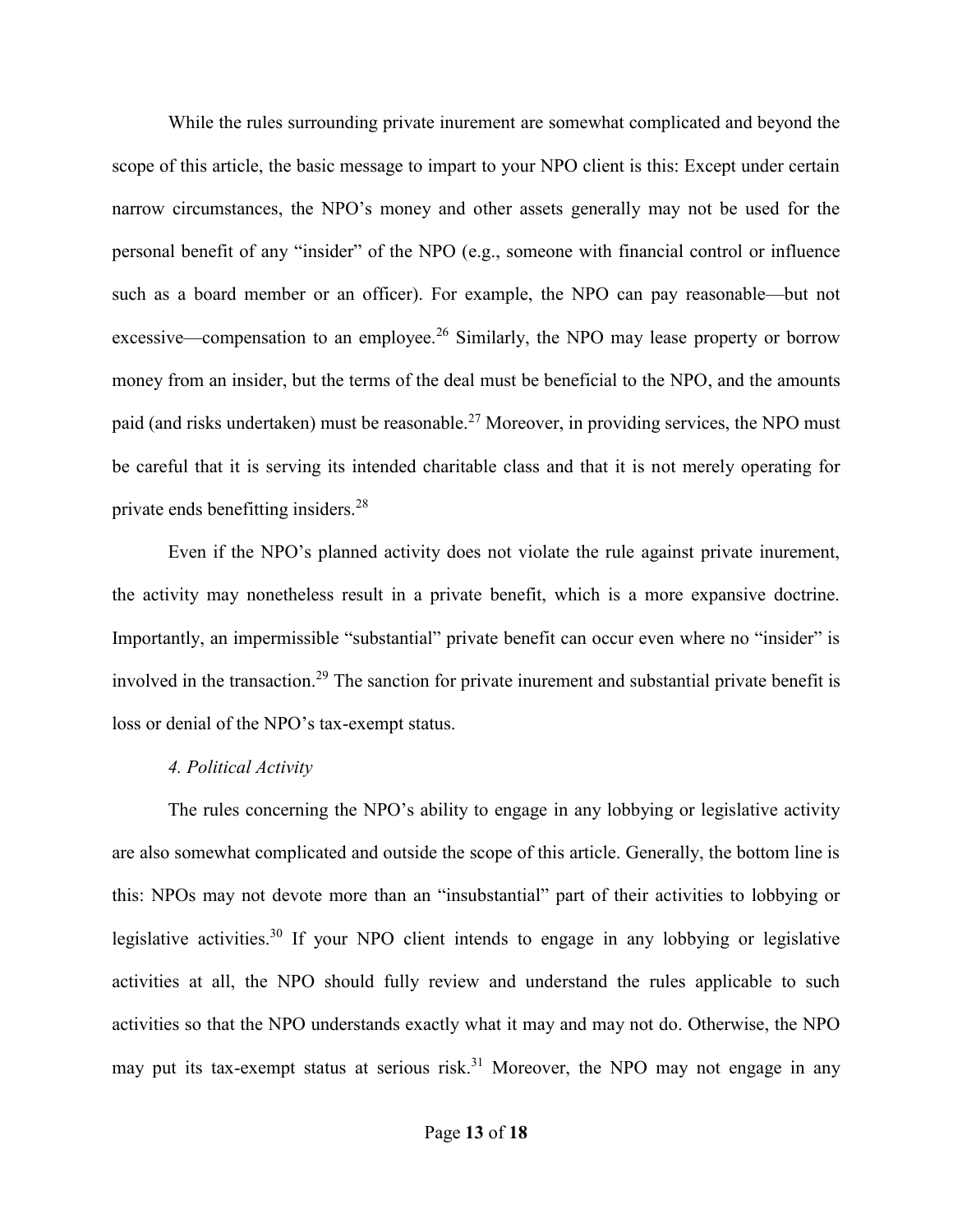political campaign activity, including publishing or distributing statements on behalf of or in opposition to any candidate for public office. Voter education activities are permissible, but the NPO must be careful not to cross the line to advocacy or partisanship.<sup>32</sup>

## *5. State and Federal Reporting Requirements*

You should help your NPO client understand that, typically, there are ongoing state and federal reporting requirements for NPOs. In many states, the NPO is required to submit an annual or bi-annual report with the Secretary of State, Attorney General, or another state agency. In addition, the NPO must timely file a Form 990 (or variation, depending on the size and activities of the NPO) with the IRS each year. Depending on the NPO's size, activities, and board or staff expertise, the NPO may very well need assistance from a tax preparer to complete the required form. The NPO should bear in mind that the Form 990 is required to be made available for public inspection (with certain limited redactions permitted).

## *6. Compensation*

If the NPO is going to compensate any board members, officers, or employees or hire any independent contractors, the NPO should understand all applicable tax reporting and withholding requirements. The NPO should check with the federal and state departments of revenue, employment security, and workers' compensation for required filings. In addition, the NPO may want to consider using a payroll service to insure the NPO accurately withholds and reports applicable compensation.

The NPO should understand how to properly classify those individuals performing work for the NPO (i.e., as an employee or as an independent contractor). IRS Publication 1779 can be useful for questions related to the proper classification of those individuals performing work for the NPO.<sup>33</sup>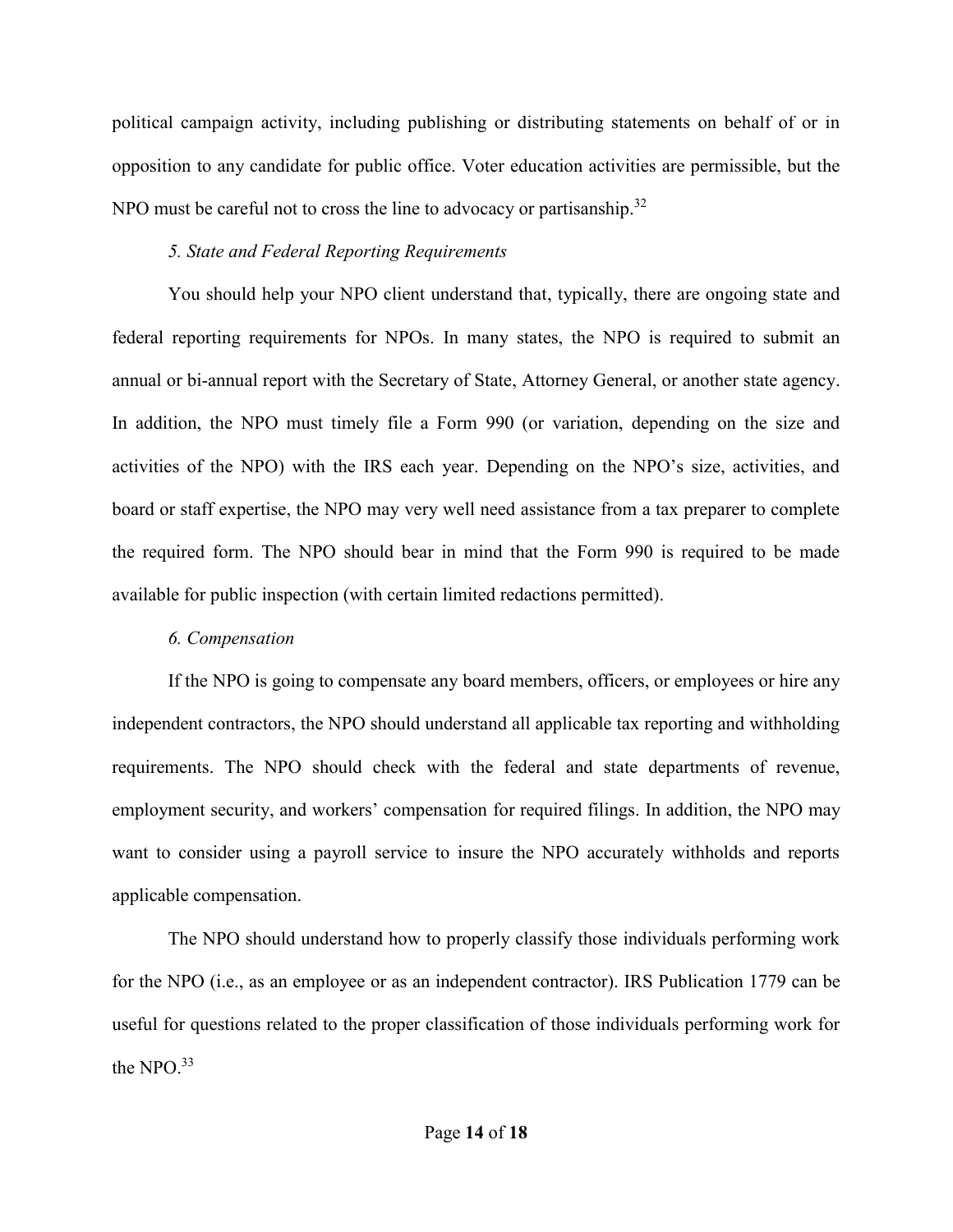#### *7. Unrelated Trade or Business Income*

If the NPO has any unrelated trade or business income, the NPO must complete and timely file a Form 990-T with the IRS.<sup>34</sup> This is another area where your NPO client could greatly benefit from the advice and counsel of an accountant. There are limits on the NPO's ability to generate this type of income, and questions are especially likely to arise as the NPO undertakes various fundraising activities.

#### *8. Risk Management*

For small NPOs without significant business experience, it is likely well worth your time to provide some counsel concerning simple and practical steps the NPO can take to manage its risk of legal liability. For example, the NPO should investigate its need for appropriate insurance including general liability insurance, professional liability insurance, workers' compensation insurance, asset protection insurance, and automobile insurance.

#### *9. Intellectual Property*

Depending on the NPO's circumstances, it may have a need to protect any potentially valuable intellectual property, including its name and logo. The NPO also needs to take care not to unintentionally infringe on the intellectual property rights of others in conducting its activities, including its choice of name or logo design.

#### **Conclusion**

 A successful NPO has the potential to help hundreds of people in any given year, and assistance from a single attorney can help make such an impact possible. In this way, we are able to positively impact the lives of many people with a relatively modest investment of time. Most small NPOs have traditionally had little or no access to legal services. Through pro bono service, transactional attorneys have the power to change this unfortunate reality.<sup>35</sup>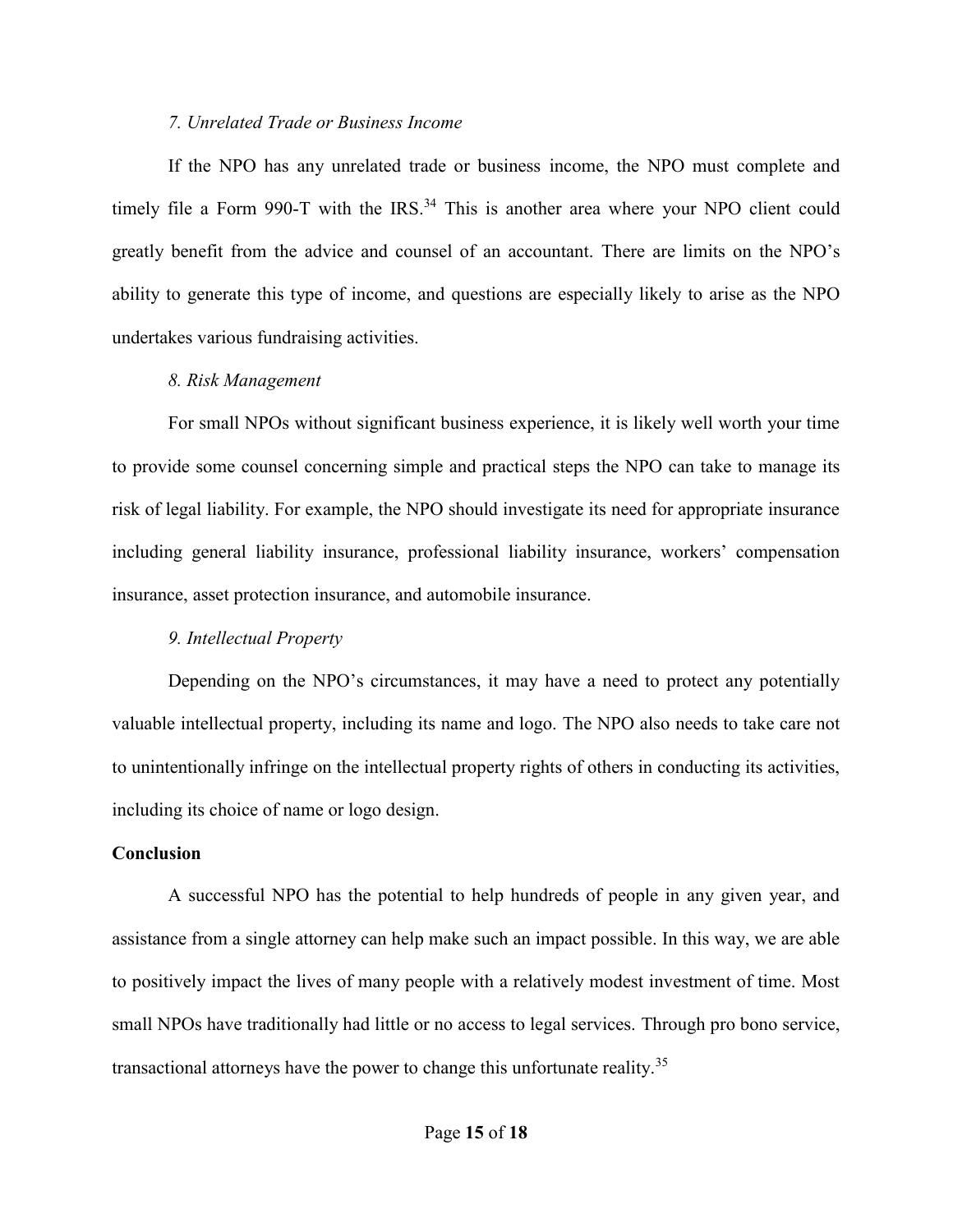<sup>1</sup> Dana M. Malkus is an attorney and assistant clinical professor at St. Louis University School of Law where her duties include supervising students in the Community & Economic Development Clinic and teaching a transactional drafting course. Prior to her current position, she worked as an associate at Lewis, Rice & Fingersh and as a law clerk for the Honorable E. Richard Webber in the United States District Court for the Eastern District of Missouri. Portions of this article benefitted from contributions by several former students, including Elisa Clark, John Fritz, Jennifer Kawicki, Elizabeth Kroll, Nathaniel Mack, Ryan McGinty, Katie Manning, Alexa Strong, Katie Strutz, and Austin Vowels.

<sup>2</sup> From this point forward, this article uses "NPO" to refer to an organization seeking public charity status under Section 501(c)(3) of the Internal Revenue Code of 1986, as amended.

<sup>3</sup> *See Forming a NFP or CDC*,

http://missouridevelopment.org/Community%20Services/Forming%20a%20NFP%20or%20CDC.html (last visited Aug. 30, 2013). *See also* Gene Takagi and Emily Chan, *Alternatives to Forming a Charitable Nonprofit*, BUSINESS LAW TODAY (July/August 2009).

<sup>4</sup> *See* BRUCE R. HOPKINS, STARTING AND MANAGING A NONPROFIT ORGANIZATION: A LEGAL GUIDE 13 (2009) ("[f]orming a [NPO] is as serious as starting up a commercial company").

<sup>5</sup> *See, e.g.*, *SCORE, Business Planning Tools for Non-profit Organizations – Second Edition*,

http://scoreknox.org/wp-content/uploads/2013/03/NonProfits-Business-Planning 0.pdf (last visited Aug. 30, 2013).

6 Whatever method the NPO chooses, the NPO must be able to track expenses, donations, and disbursements.

Information about QuickBooks can be found at www.quickbooks.intuit.com, including information concerning purchasing the software and the availability of training resources.

<sup>7</sup> Other possible entity forms include trusts, limited liability companies, and unincorporated associations. These alternative forms are recognized by the IRS as potential  $501(c)(3)$  organizations.

<sup>8</sup> *See* Treas. Reg. § 1.501(c)(3)-1.

<sup>9</sup> *See, e.g.*, D. BENSON TESDAHL, BETTER BYLAWS: CREATING EFFECTIVE RULES FOR YOUR NONPROFIT BOARD (BoardSource, 2010); 26 MO. PRAC., Business Organizations § 35.13 (2d ed. 2004).

<sup>10</sup> *See Form 1023*, www.irs.gov/pub/irs-pdf/f1023.pdf (last visited Aug. 30, 2013).

<sup>11</sup> *See Instructions for Form 1023*, www.irs.gov/pub/irs-pdf/i1023.pdf (last visited Aug. 30, 2013).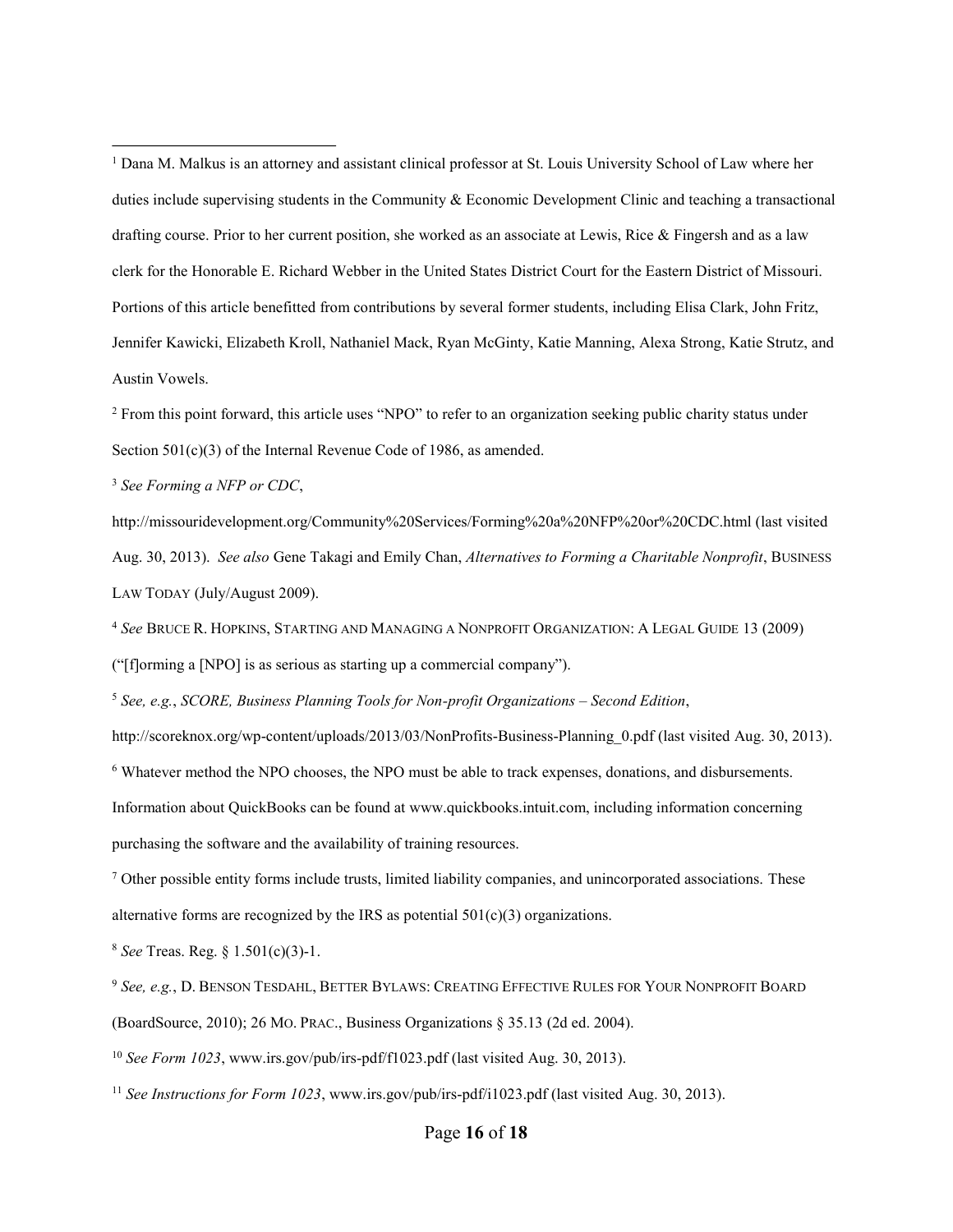<sup>12</sup> *See Publication 557*, www.irs.gov/pub/irs-pdf/p557.pdf (last visited Aug. 30, 2013).

<sup>13</sup> As of the date of this article, the filing fee is \$400 or \$850 (depending on the NPO's size).

*See* I.R.C. § 6104.

*See Form 2848*, www.irs.gov/pub/irs-pdf/f2848.pdf (last visited Aug. 30, 2013).

*See Instructions for Form 2848*, www.irs.gov/pub/irs-pdf/i2848.pdf (last visited Aug. 30, 2013).

*See Apply for an Employer Identification Number (EIN) Online*, http://www.irs.gov/Businesses/Small-Businesses-

&-Self-Employed/Apply-for-an-Employer-Identification-Number-(EIN)-Online (last visited Aug. 30, 2013).

*See Instructions for Form SS-4*, www.irs.gov/pub/irs-pdf/iss4.pdf (last visited Aug. 30, 2013).

*See How to Apply for Authorization to Mail at Nonprofit Prices*,

http://pe.usps.com/businessmail101/misc/nonprofitApplication.htm (last visited Aug. 30, 2013).

<sup>20</sup> See e.g., *Instructions for Form MO-1120*, http://dor.mo.gov/forms/MO-1120\_Instructions\_2012.pdf (last visited Aug. 30, 2013).

*See, e.g.*, *Form 1746*, http://dor.mo.gov/forms/1746.pdf (last visited Aug. 30, 2013).

*See, e.g.*, *Online Business Registration*, https://dors.mo.gov/tax/coreg/index.jsp (last visited Aug. 30, 2013).

*See, e.g.*, § 355.821, RSMo.

*See, e.g.*, BARBARA LAWRENCE AND OUTI FLYNN, THE NONPROFIT POLICY SAMPLER (2d ed. 2006); *Sample* 

*Nonprofit Policies*, www.vlaa.org/index.php?view=Sample-Policies (last visited Aug. 30, 2013).

*See, e.g.*, § 355.416, RSMo.

*See* Hopkins, note 4, at 53-54.

*See id.* at 54-55.

*See id.* at 55-56.

*See id.* at 59.

<sup>30</sup> Importantly, other (non-charitable) forms of nonprofit organizations may engage in substantial lobbying and are often formed for that exact purpose (including as related organizations to charitable NPOs).

*See* Hopkins, note 4, at 191-97.

*See id.* at 204.

*See Independent Contractor or Employee*, www.irs.gov/pub/irs-pdf/p1779.pdf (last visited Aug. 30, 2013).

*See Form 990-T*, www.irs.gov/pub/irs-pdf/f990t.pdf (last visited Aug. 30, 2013).

Page **17** of **18**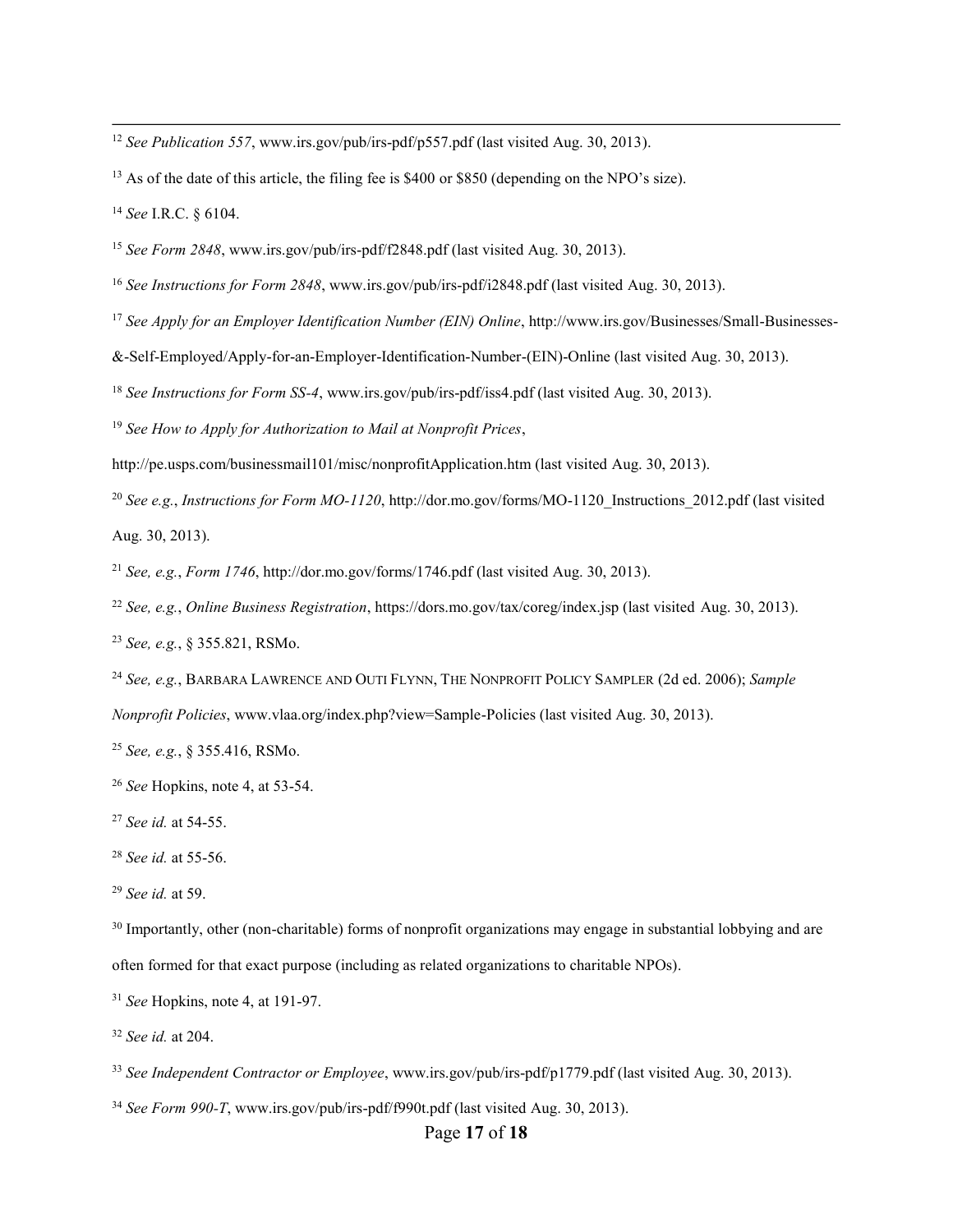<sup>35</sup> In addition to the resources discussed throughout this article and in the accompanying endnotes, other helpful resources for both pro bono attorneys and their NPO clients include BoardSource (www.boardsource.org), the Nonprofit Risk Management Center (www.nonprofitrisk.org), the Nonprofit Services Center (www.nonprofitservices.org), and JACK B. SIEGEL, A DESKTOP GUIDE FOR NONPROFIT DIRECTORS, OFFICERS, AND ADVISORS: AVOIDING TROUBLE WHILE DOING GOOD (2006).